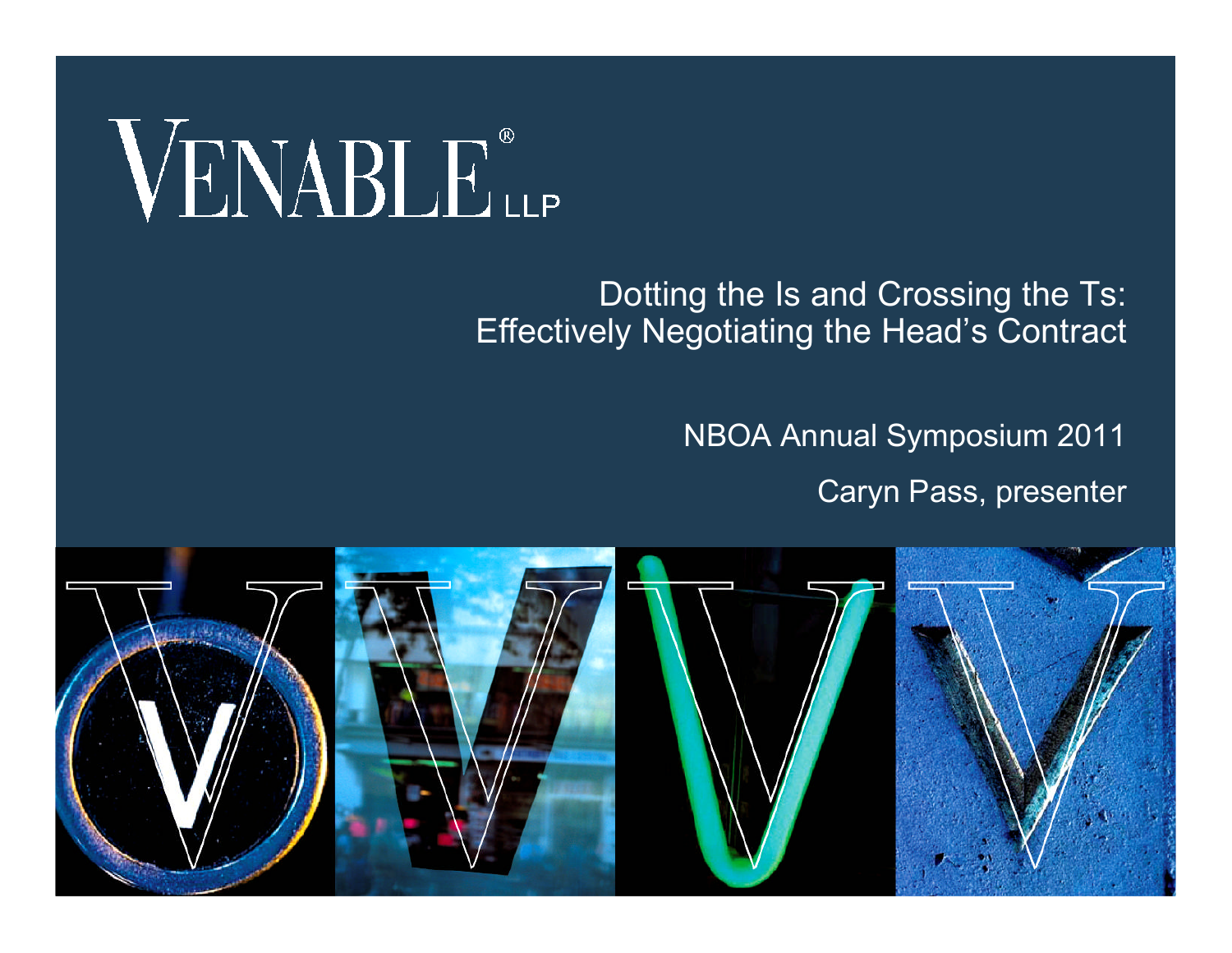### $\mathsf{V}\textnormal{ENARI}\,\mathbb{F}^*_{\textnormal{\tiny{Hilb}}}$

2

#### **Overview**

- Drafted over 60 Head contracts this season
	- Heads Retiring in Increasing Numbers
	- Baby boomers held on to jobs
	- Fewer applicants; more competition
	- Contracts different then before
		- New heads are more sophisticated
		- Looking for more benefits
		- Looking for protections should they get terminated

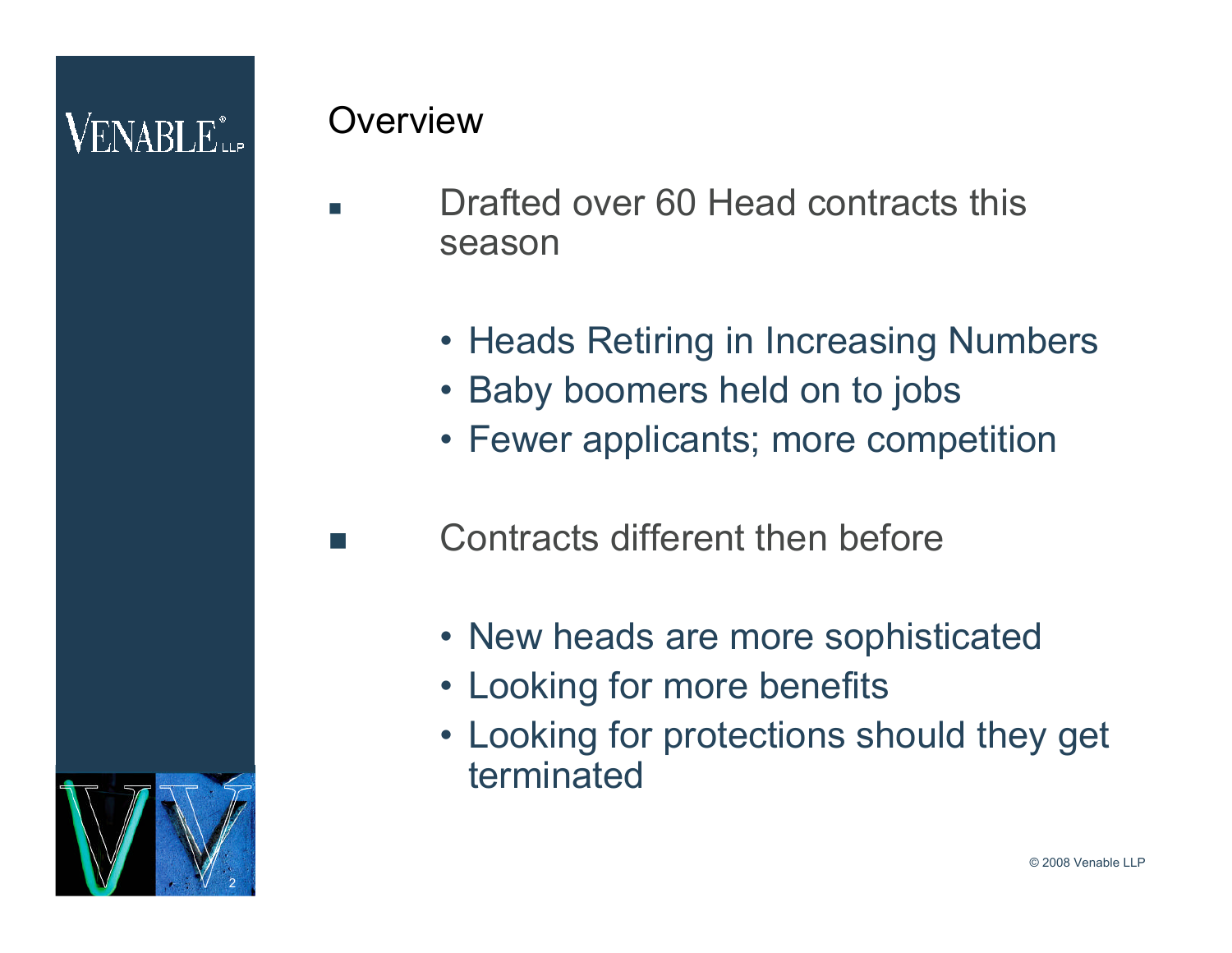### $\mathsf{VENABI}\, \mathbf{E}^*$

3

#### Search Firm

- Select a firm with similar philosophy
	- Similar philosophy
	- Comfort level
	- Consistent with strategic plan and mission
	- Have search agreement reviewed
		- Total cost
		- Payment schedule
			- Initial payment
			- after candidates presented
			- upon execution of agreement
		- Agreement if search fails
			- Interim candidate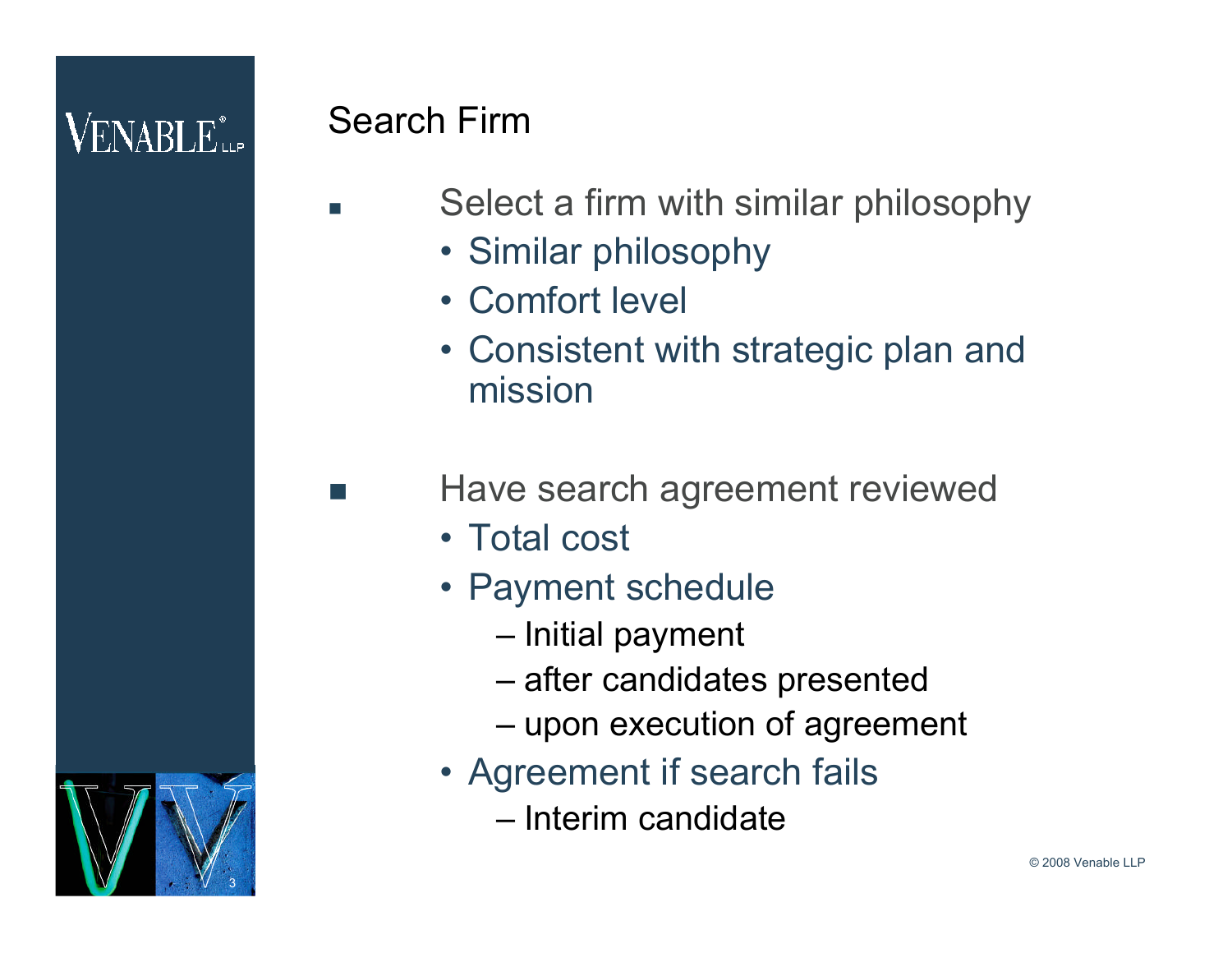### $\mathsf{V}\textnormal{ENABI}\,\mathbf{F}^*_{\textnormal{\tiny{Hilb}}}$

#### Interview

- Train interviewers on what is acceptable and not acceptable
- **EXECUTE:** Avoid questions such as
	- Do you have proper child care?
	- Will you be having more children?
	- Will you be taking maternity leave?
	- Are you planning on marrying?
	- What is your financial situation?
	- Do you have any disabilities?
	- How old are you? Do you think you still have the energy to do this job?

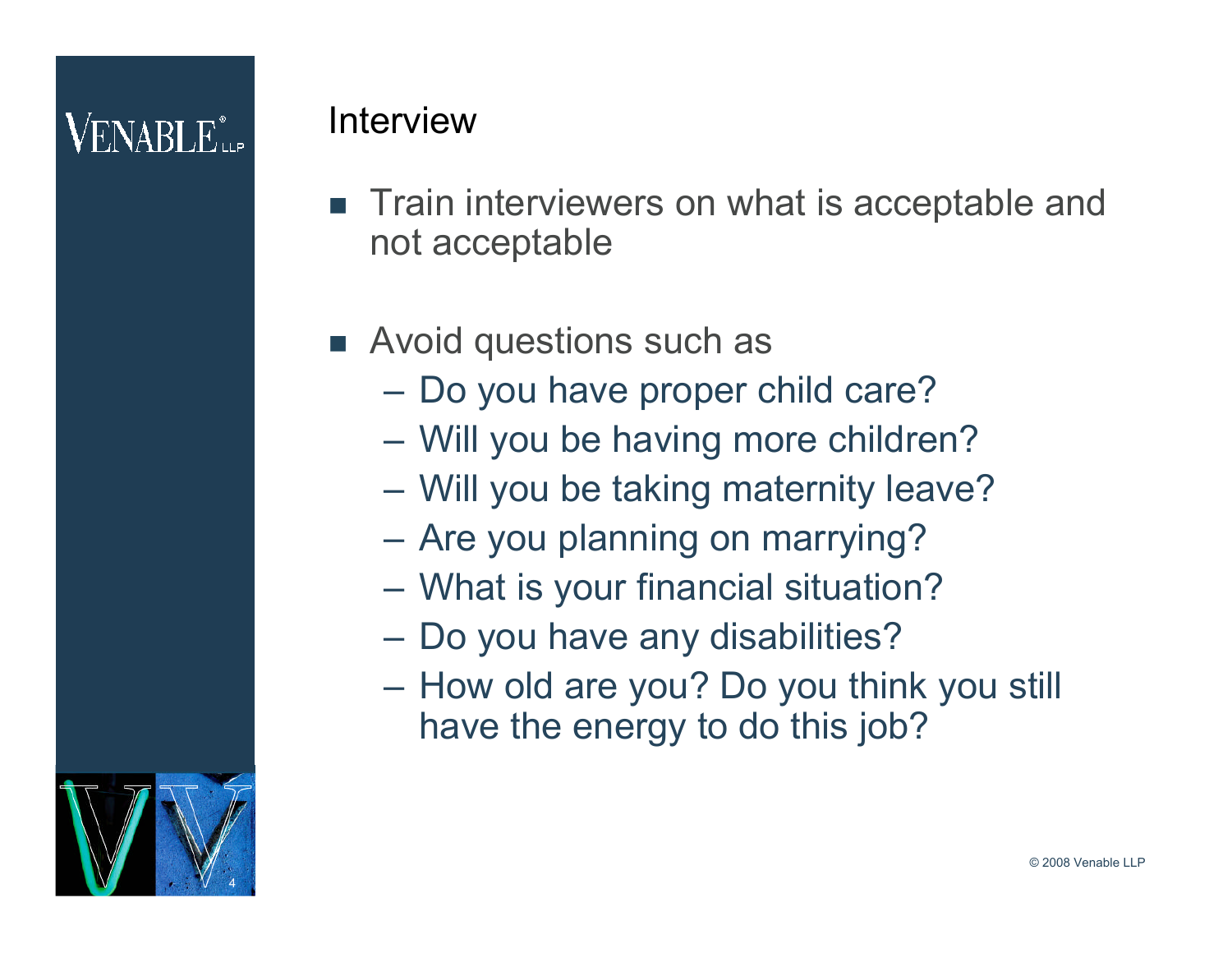### **VENABLE** LLP

#### Term

- Sends message to head
- **Give security without extending beyond** reasonable period
- **Newer heads** 
	- 3 years
- Renewed contracts
	- 3 years
	- 5 years
	- Sometimes 10 years

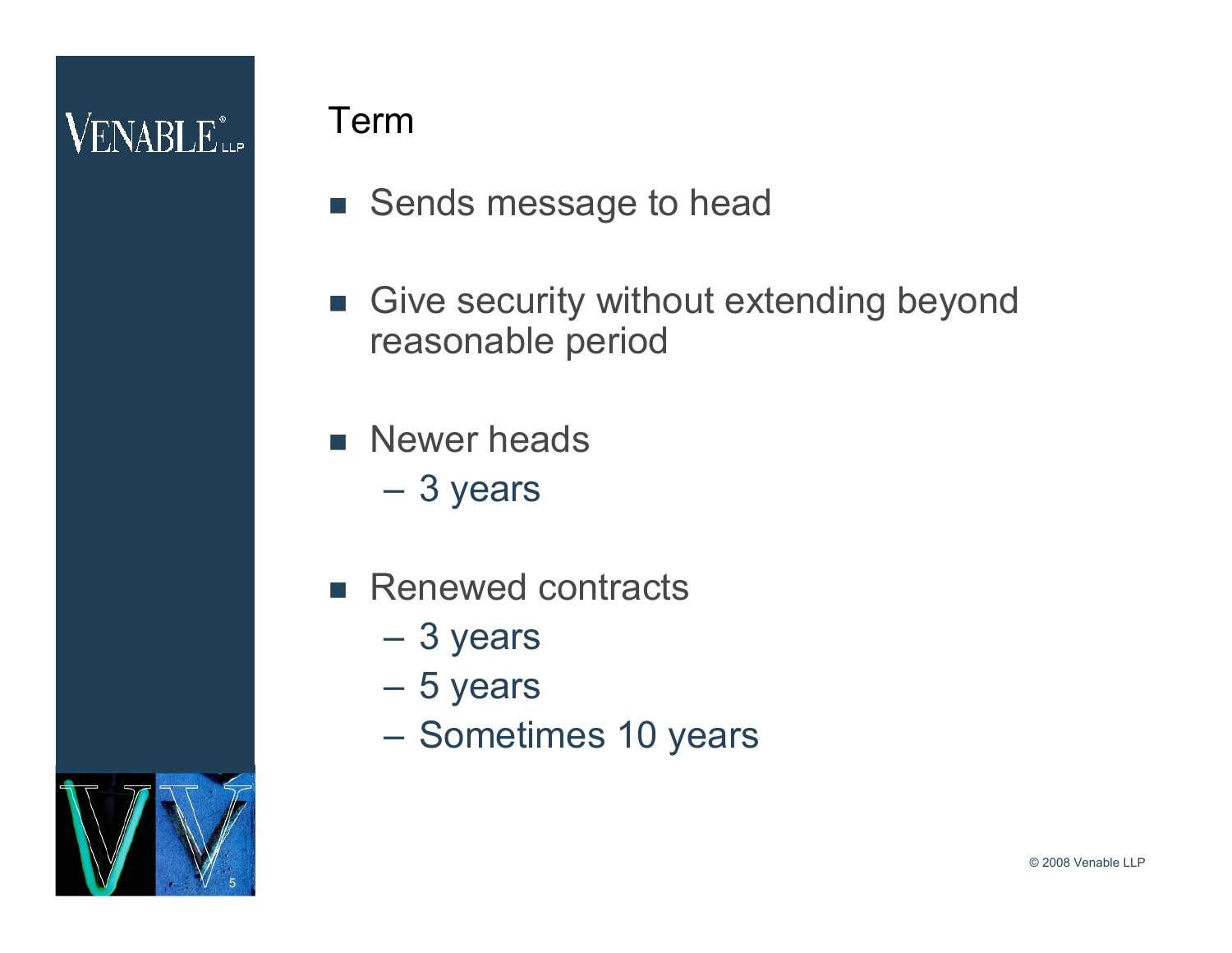### $\mathsf{VENABI}\, \mathbf{E}^*_{\textsf{\tiny{H}}\textsf{\tiny{P}}}$

#### Evergreen

- Benefit vs. Detriment
	- Disincentive for negotiating new agreement
	- Allows for continued employment when lack of attention to contract
- Allows contract to roll over for additional time following end of "term"
- **Time options** 
	- Additional 1 year, 2 years etc.
	- Term of agreement (3 year agreement roll over for additional 3 years)
- Notice of decision not to "rollover"
	- Timing
		- Prior to end of last year of contract
		- After 2<sup>nd</sup> or 3<sup>rd</sup> year for period to allow for continued same term

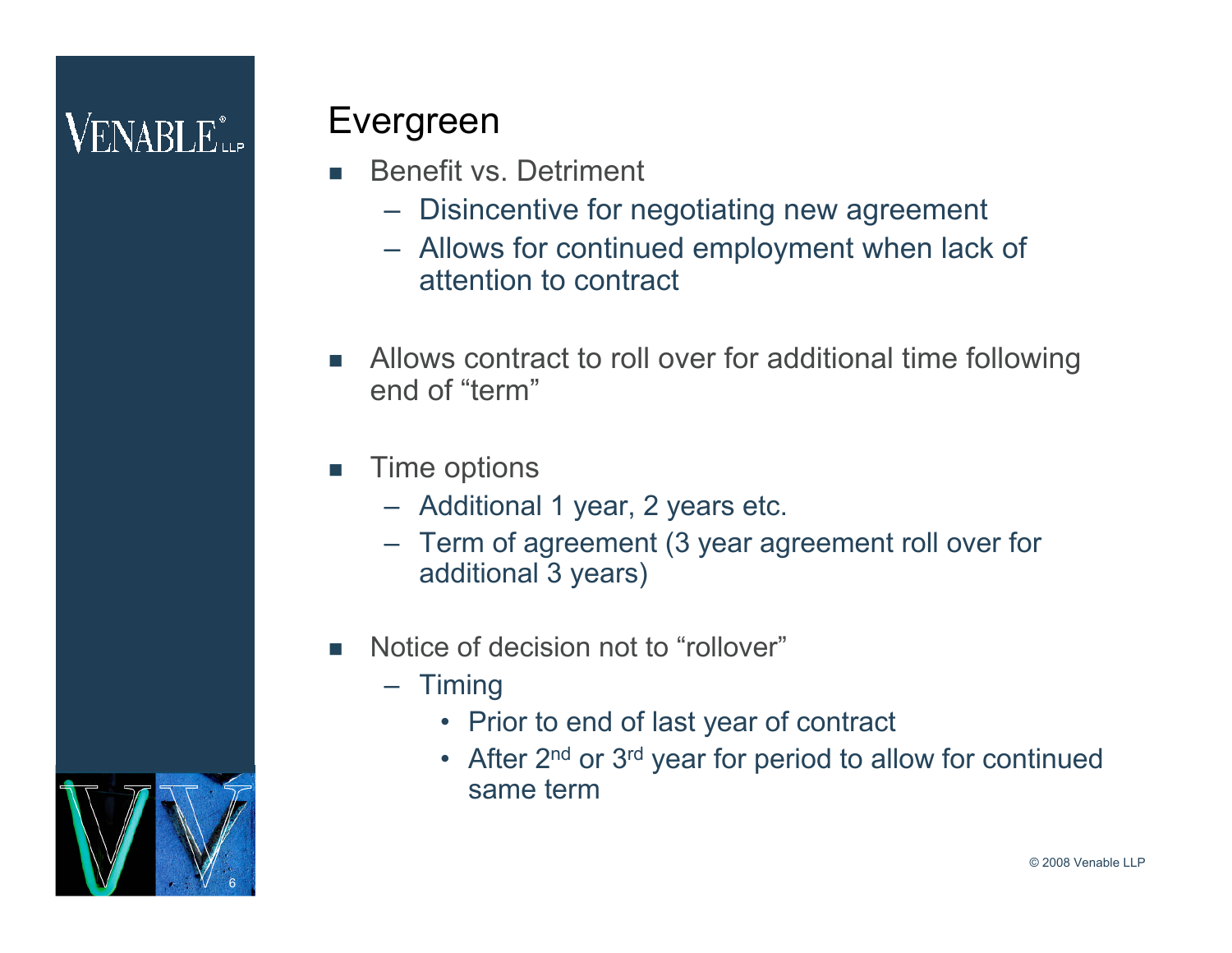### $\mathsf{VENABI}\, \mathbf{E}^*_{\textsf{\tiny{H}}\textsf{\tiny{P}}}$

#### **Compensation**

- Salary
	- $-$  Amount to be paid in 1<sup>st</sup> year of contract or each year in term
- **n** Increase in salary
	- Determined by Board
	- $-$  Not less then "X" %
	- Same as faculty
	- Not less then prior year
- Bonus
	- Yearly or discretionary
	- Based on performance or result of "special performance"

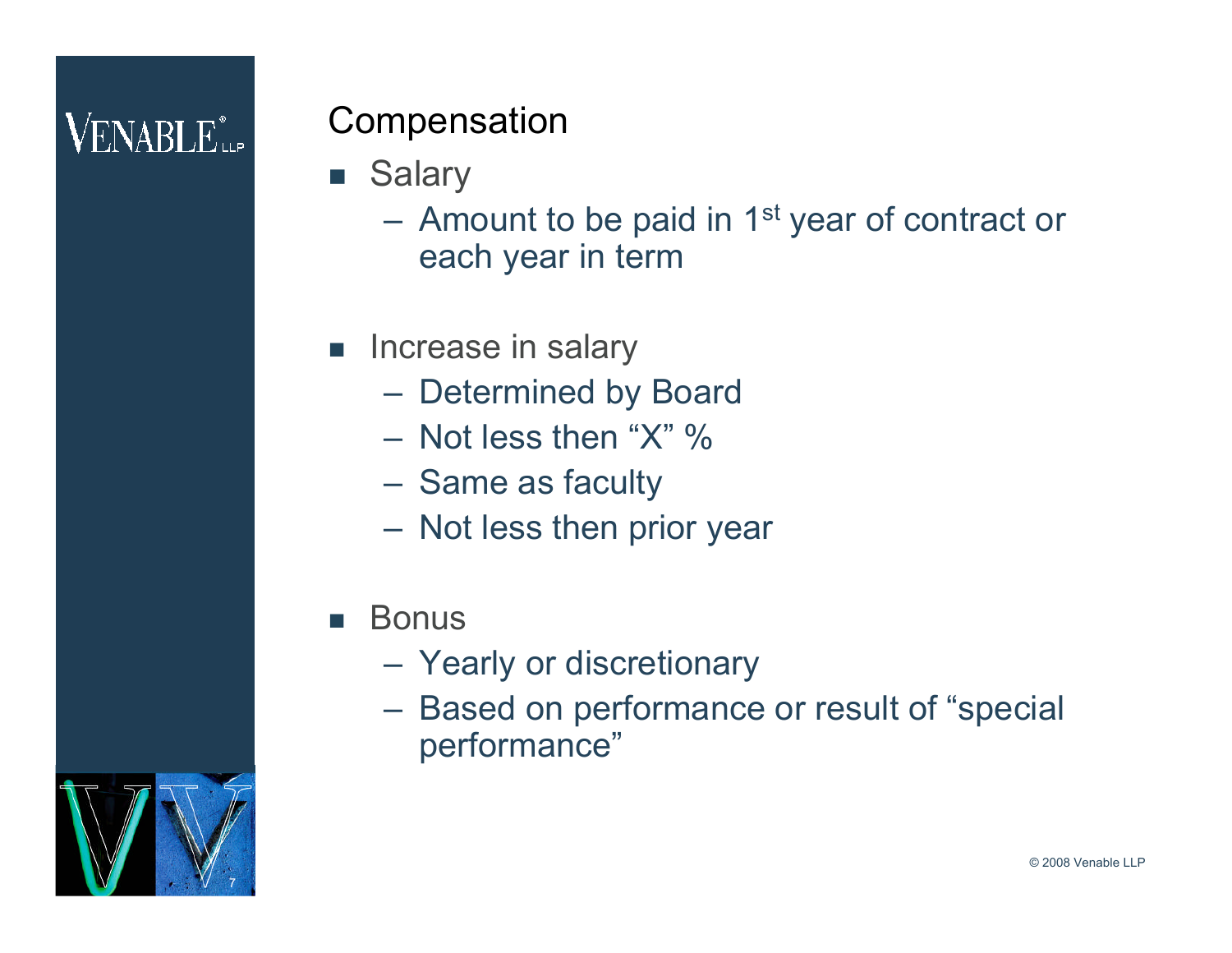### $\mathsf{V}\textnormal{ENABI}\,\mathbb{E}^*_{\textnormal{\tiny{Hilb}}}$

#### Intermediate Sanctions

- **Obligations** 
	- Intermediate sanctions impose a 25% excise tax on any "**disqualified person**" who receives an "**excess benefit**" from a tax-exempt organization
	- If excess benefit is not repaid or otherwise restored to the school within a certain amount of time, the **disqualified person** is subject to an additional **200% tax**.
	- Any **officers, directors, trustees or school managers** who knowingly and willingly approve (or fail to vote against) the excess benefit arrangement will also be taxed up to **10% or \$10,000**, whichever is less.

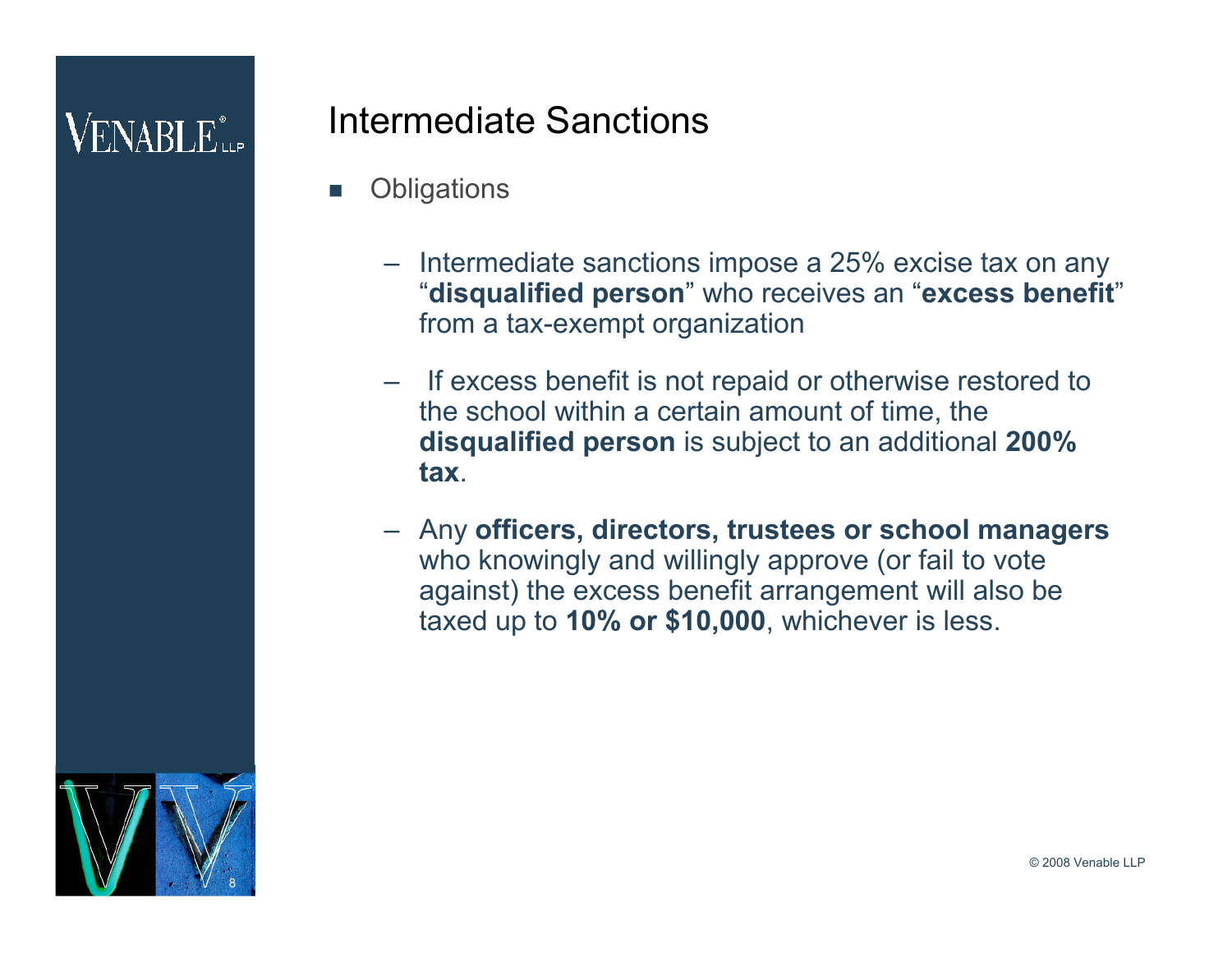### $\rm VENABLE^*_{\rm up}$

#### Safe harbor

- Components
	- Board or committee selected by the board established to review salary
		- No Conflict of interest
			- Decision makers are in compliance with Board Conflict of Interest Policy
	- Comparable Data
		- Comparable data is collected by third party or by school
		- Committee reviews information and figures of similarly situated qualified persons taken into consideration
	- Recommendation of Committee
		- Based on comparable data committee makes a decision as to salary
	- Documentation of Basis of Decision

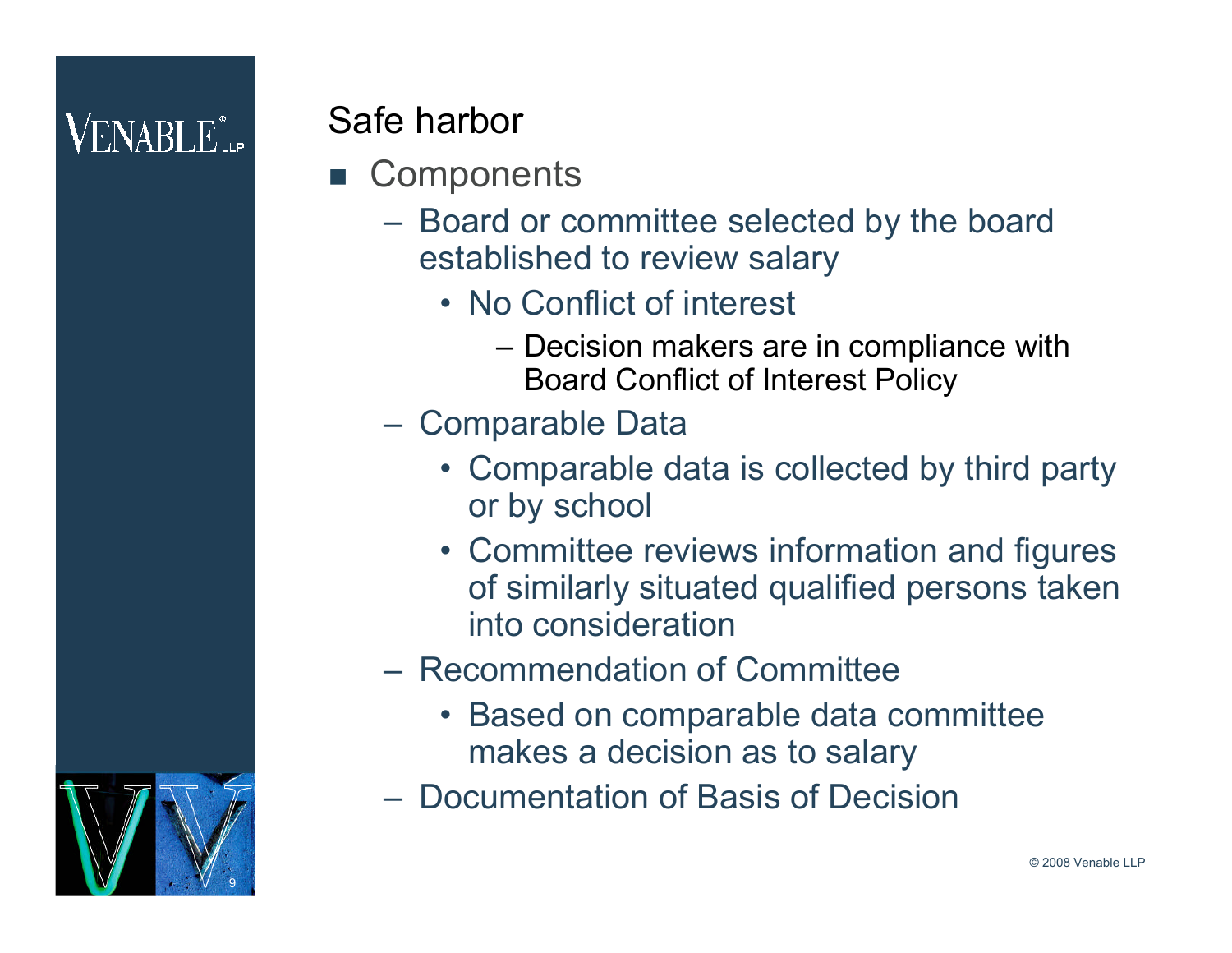### $\mathsf{VENABI}\, \mathbf{E}^*$

#### Comparable Data

- Factors to consider when selecting comparable schools:
	- Years as Head of the School
	- Total experience as a Head
	- Total Budget of School
	- Grades at School
	- Total Enrollment at School
	- Tuition
	- Faculty numbers
	- Other programs
	- Property
	- Geography
	- New projects or programs; construction, addition of grades

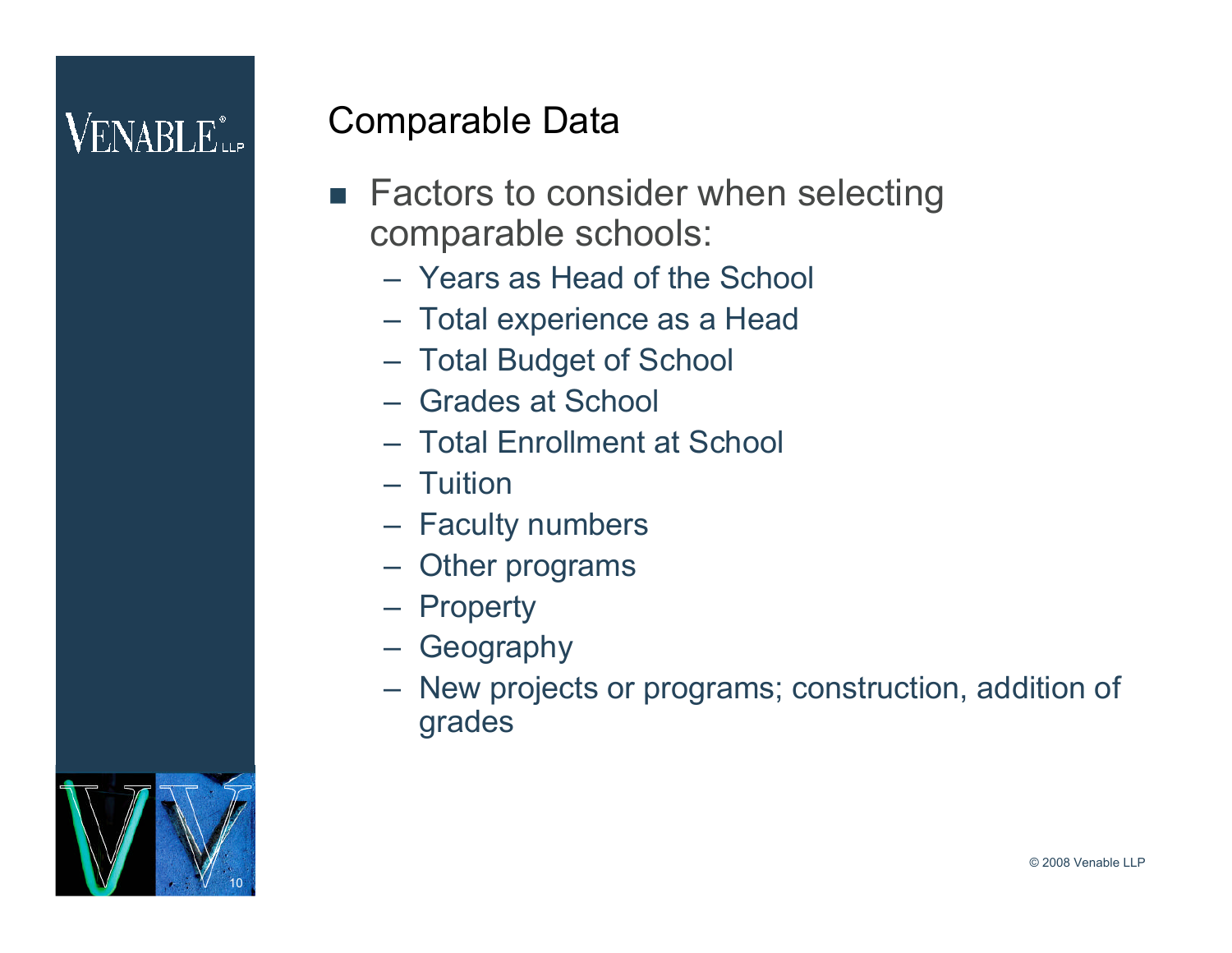### $\mathbf{V}\mathrm{ENABI}\,\mathrm{F}^*_{\mathrm{m}n}$

#### Evaluation and Duties

- **Duties** 
	- Describe duties of Head
	- Address other activities (writing, speaking, sitting on boards)
		- Address honoraria
- **Evaluation** 
	- Set system in detail vs general description
	- Goal setting and review of goal achievement

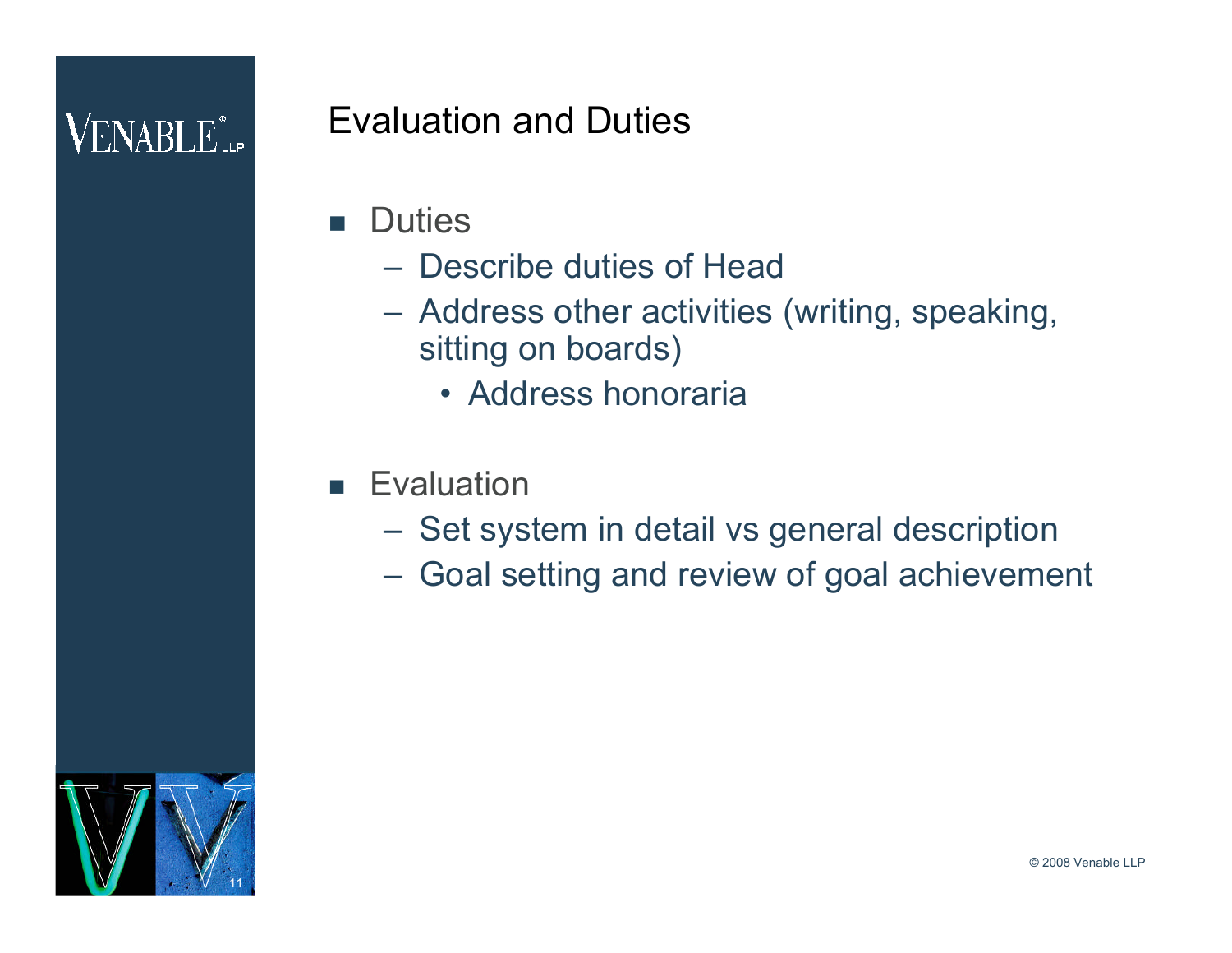### $\rm VENABLE^*_{\rm up}$

#### **Benefits**

- **Health, Life, Disability** 
	- As provided to other employees
	- If define bound by details
		- ie: Blue cross Blue Shield
	- Pay higher premiums or additional amounts

#### $\blacksquare$  403(b)

- As provided to other employees
- Define bound by details
	- ie; 7% match will limit ability to change plan
- **Sick, Vacation other leave** 
	- If different from other employees define clearly
		- Mostly vacation

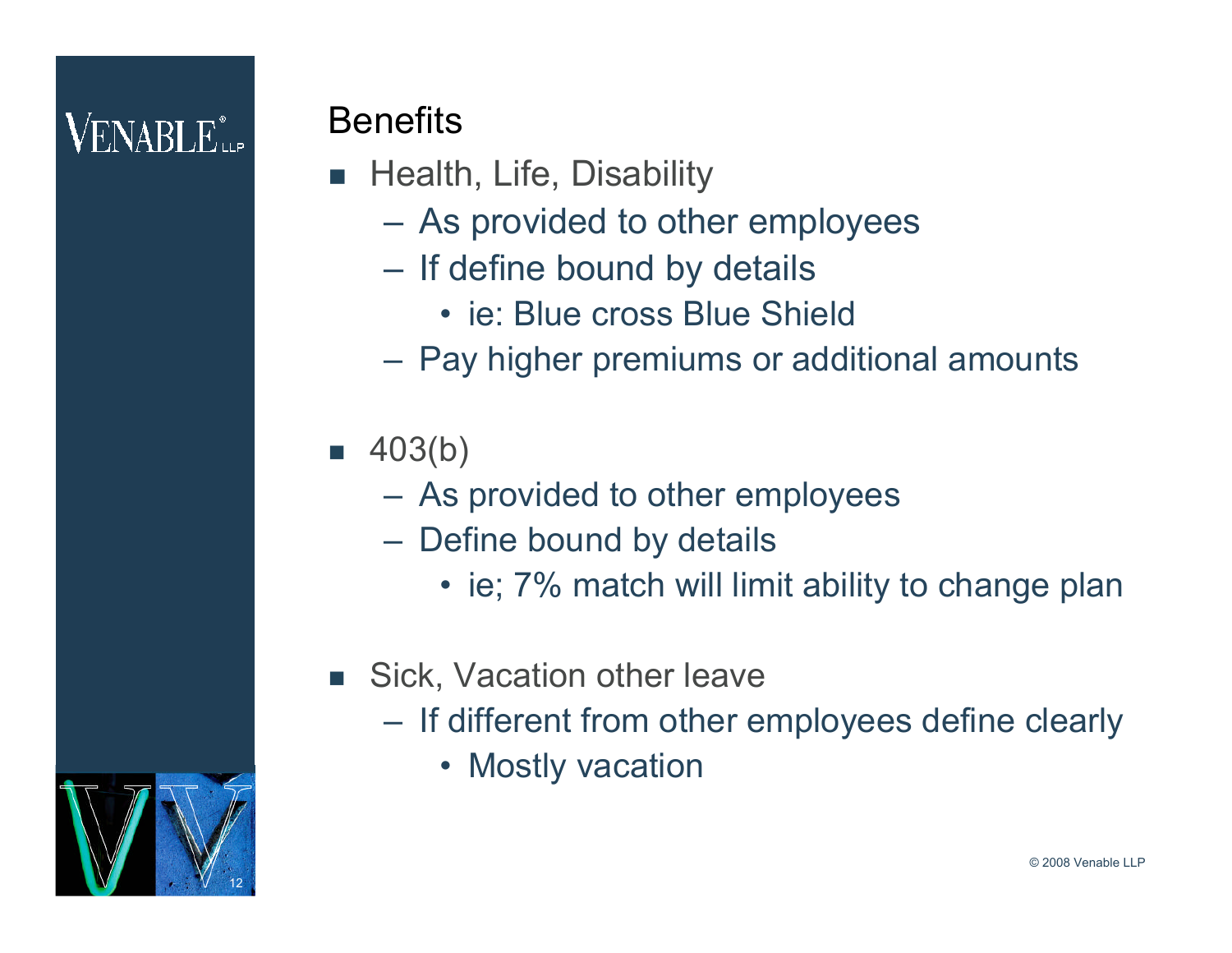### $\mathsf{VENABI}\, \mathbf{E}^*$

#### Supplemental Life or Disability

- Additional life and or disability given to head
- Draft carefully to avoid tax implications

#### $\blacksquare$  Life

- Head owns and pays premiums
- School reimburses
- Avoids taxable treatment of benefit
- GREAT CAUTION PRIOR TO GRANTING
- **Disability** 
	- School owns plan and pays premium to avoid taxable treatment of premium payment

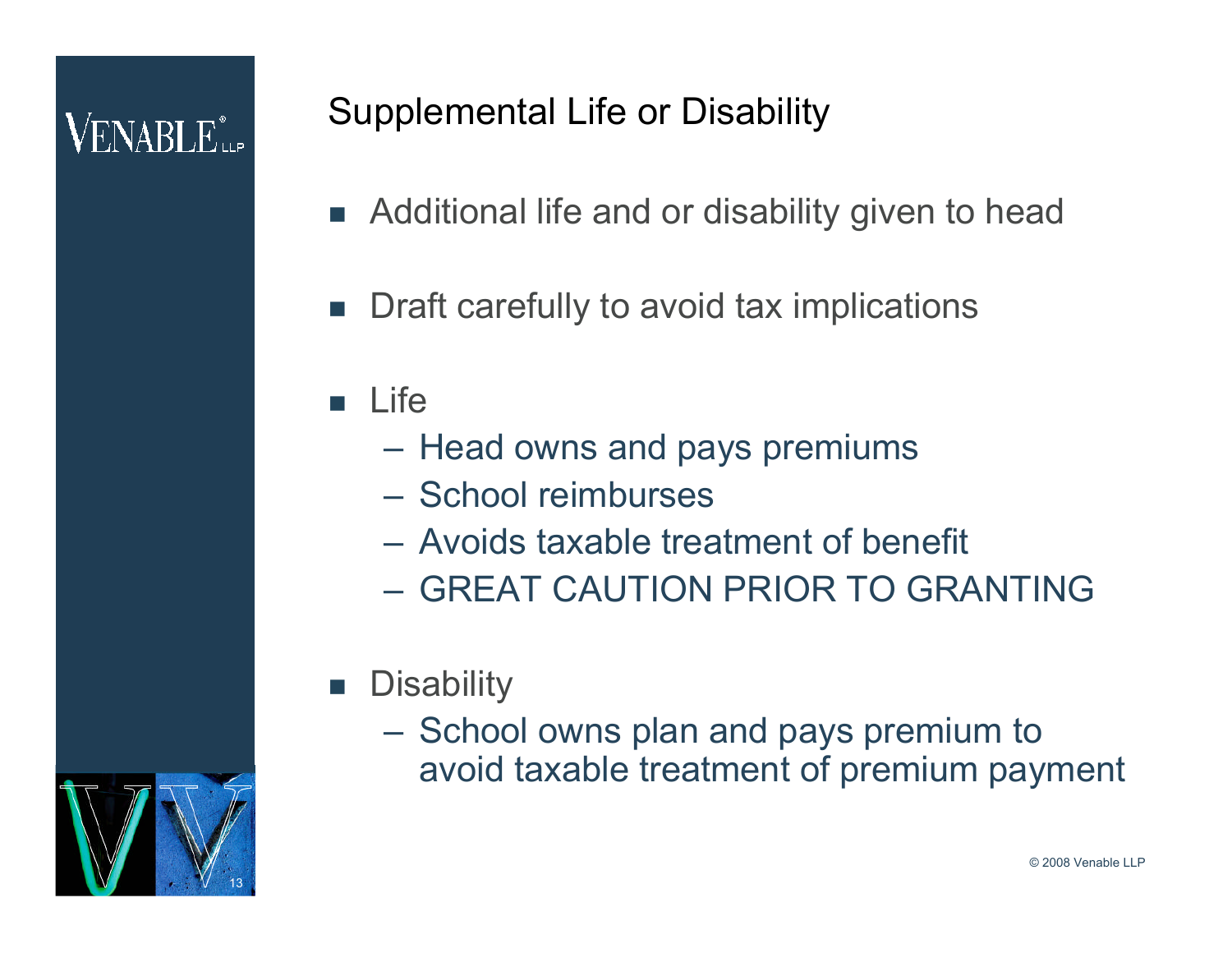### $\mathsf{V}\textnormal{ENABI}\,\mathbf{F}_{\textnormal{\tiny{HIP}}}^*$

14

#### Deferred Compensation

- $\blacksquare$  457 (b)
	- Fixed amount of contribution \$16,500.00
	- Either Head or School can contribute
	- Forfeit if bankruptcy of school
	- Can offer to other highly compensated

#### $\blacksquare$  457(f)

- Unlimited amount of contribution
- Only by school
- Substantial risk of forfeiture
	- Once met must distribute compensation
- Can extend if prior to final year of vesting
- Failure to accurately draft results in taxable treatment in year of contribution

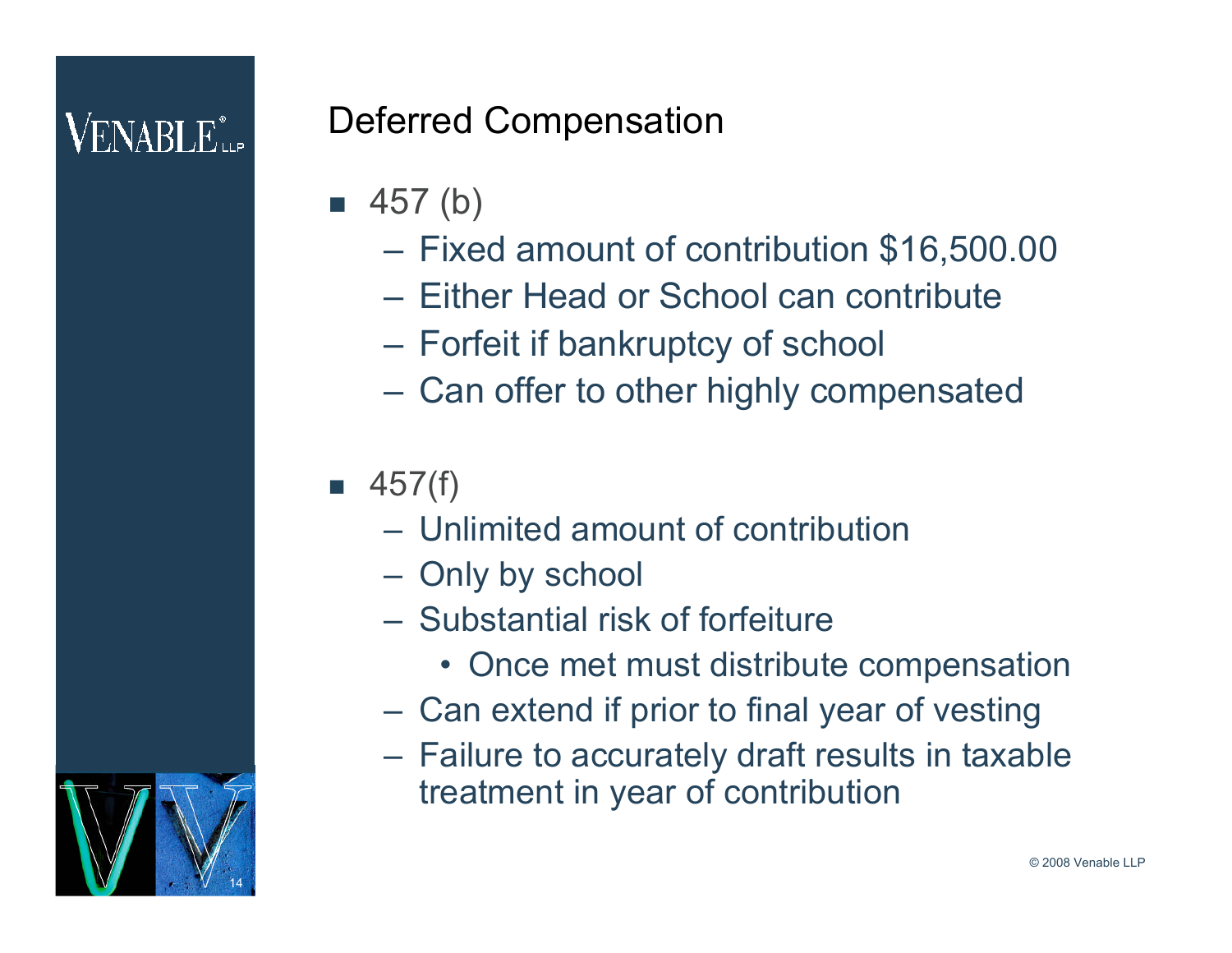### $\mathbf{V}\mathrm{ENABI}\,\mathrm{F}^*_{\mathrm{m}n}$

#### Housing

- **School House** 
	- Property on or adjacent to campus
	- Condition of Employment
	- Used for entertainment
- **Allowance** 
	- Taxable income
- Cleaning, maintenance or repairs
- **Loan** 
	- Arms length agreement
		- Written document
		- Interest rate, term of payment, collateral
	- Forgiveness of loan issues

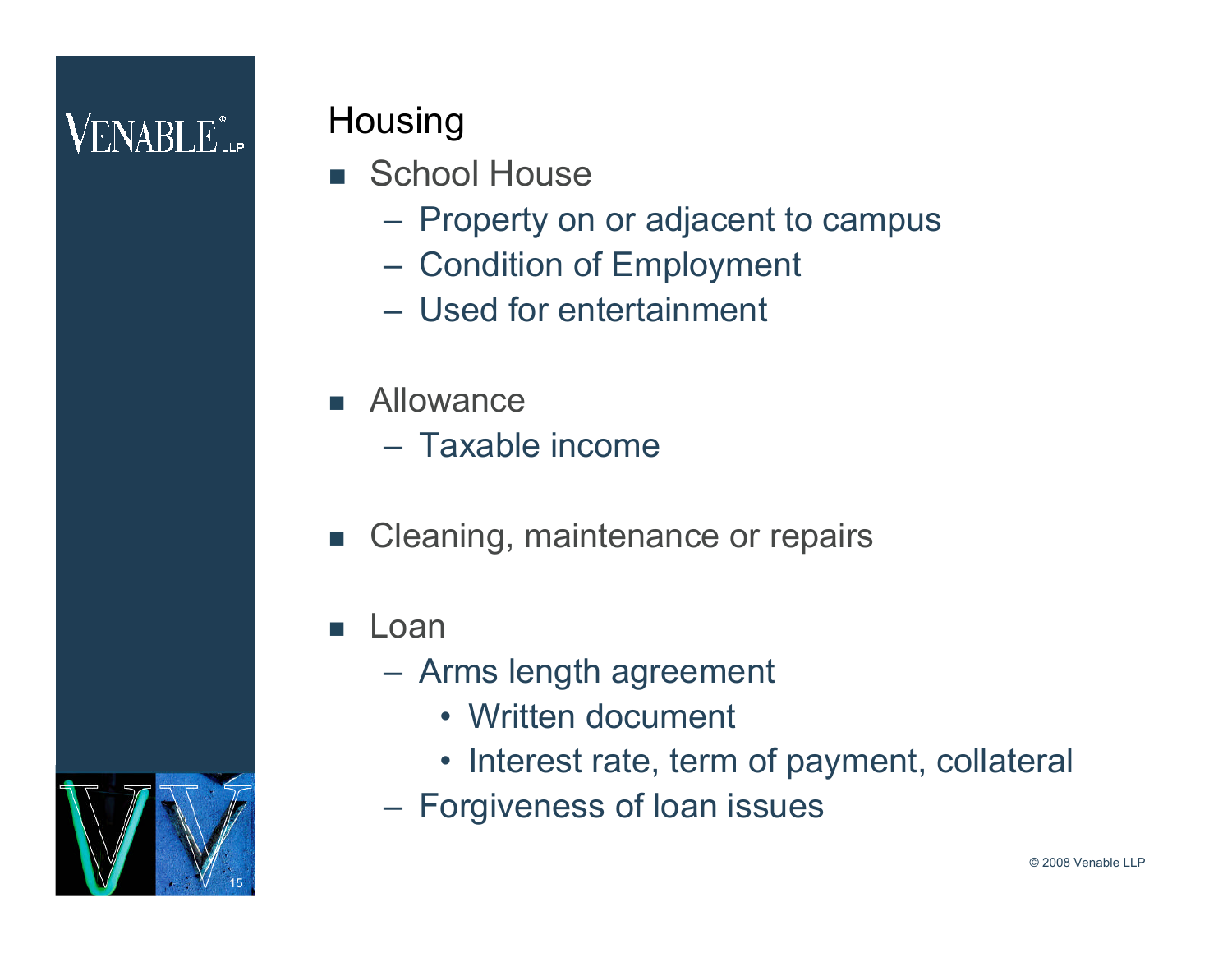### **VENABLE** Le

#### **Tuition**

- **Remission** 
	- If same as other faculty
	- Greater then additional faculty
		- Full amount taxable
- Payment of other institution tuition – Independent school or College
	- Amount of tuition of school
- Execution of enrollment document

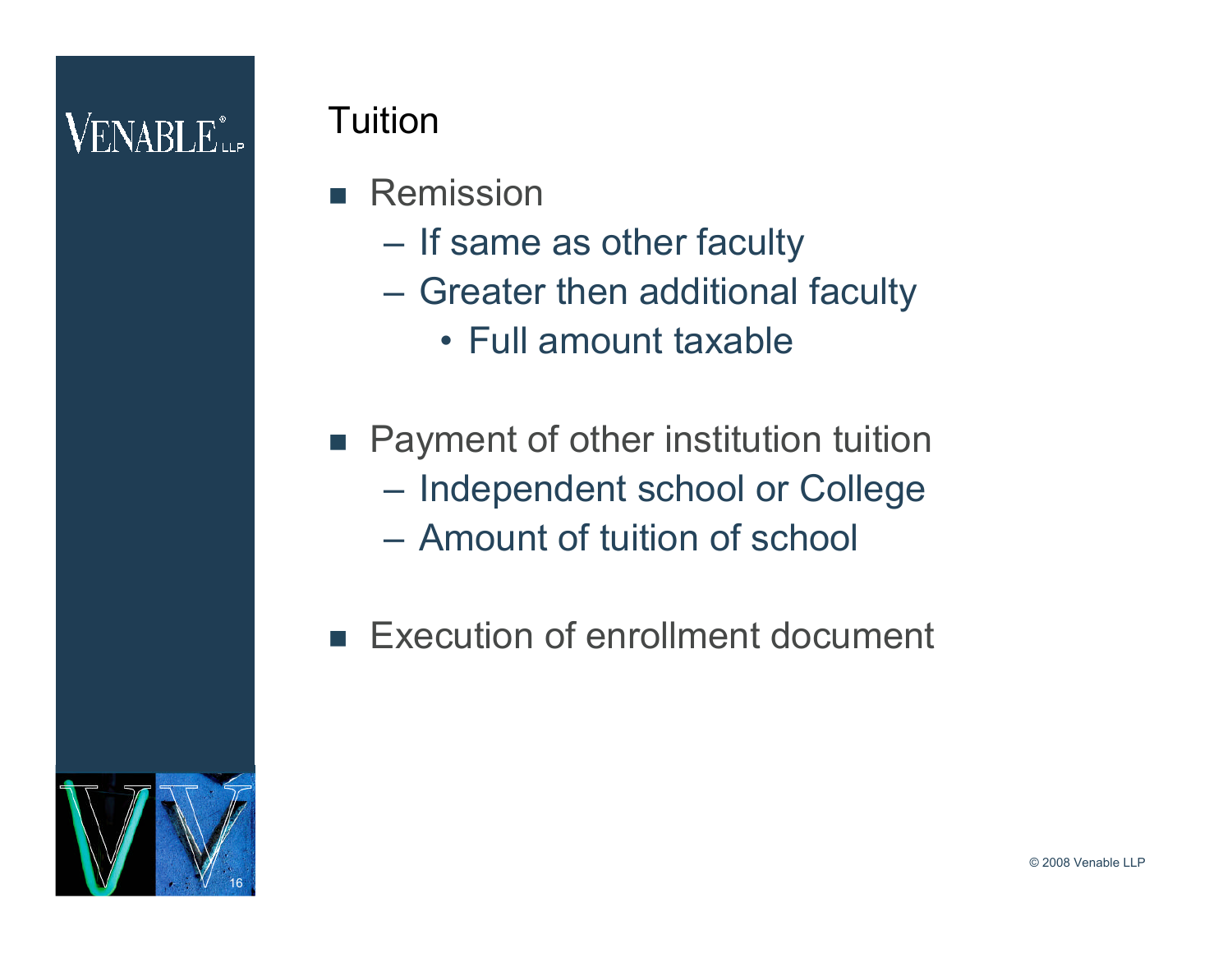### **VENABLE** LLP

#### **Termination**

- **By Head** – Notice period by Head
- **Mutual** 
	- Parties agree as to time and transition
- **Death or Disability** 
	- Payment of Salary
	- Cobra
	- House
- **Expiration of Agreement**

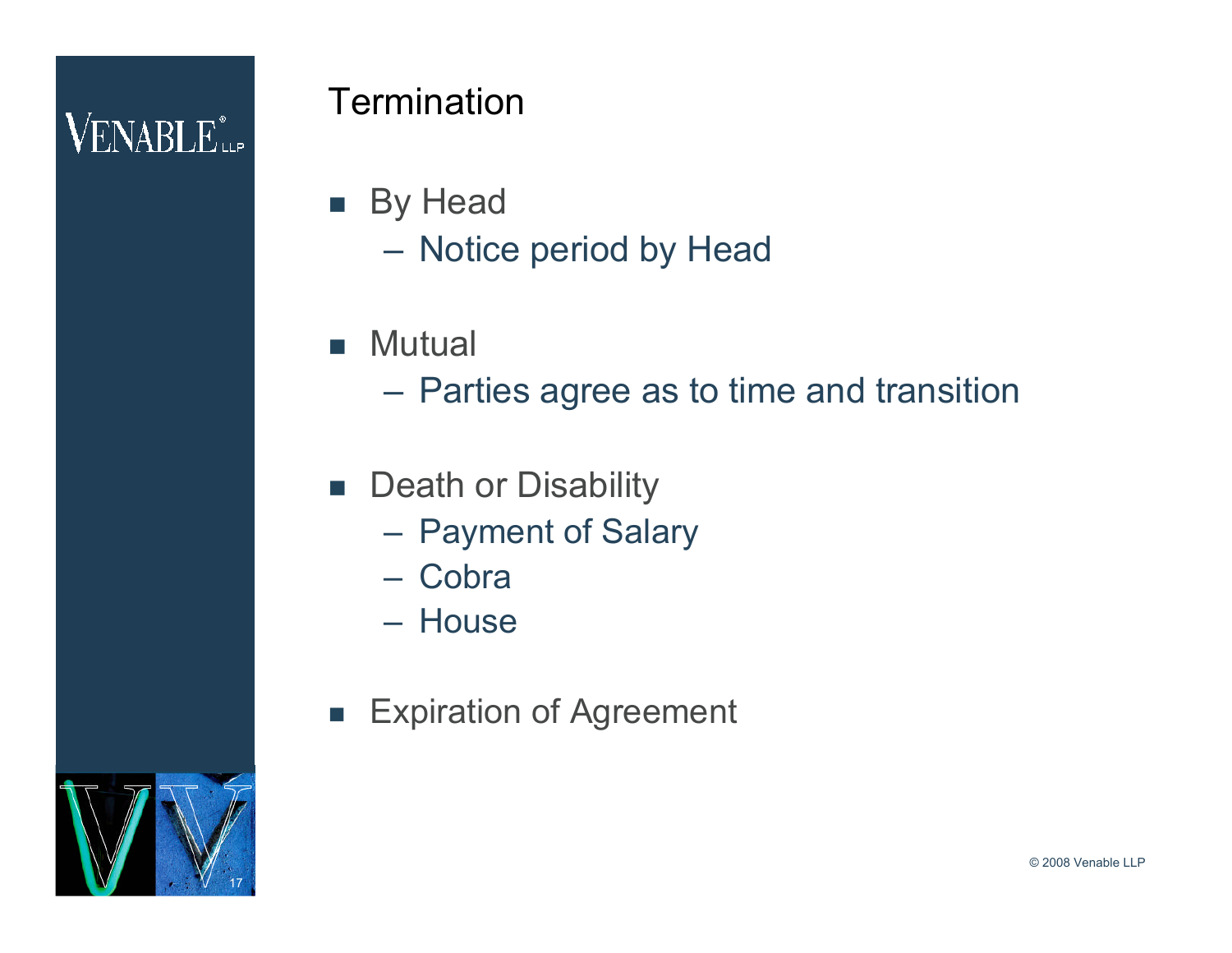### $\rm VENABI$   $\rm E_{\rm up}^*$

#### **Termination**

- **F** Term for Cause
	- Define cause
	- Appearance before Board
	- Ability to cure
	- Notice in writing
- **Nithout Cause** 
	- Get out of jail free
	- Notice period
		- 12/18 months
		- Work out notice period
	- Execution of release
	- COBRA or other benefit continuation defined

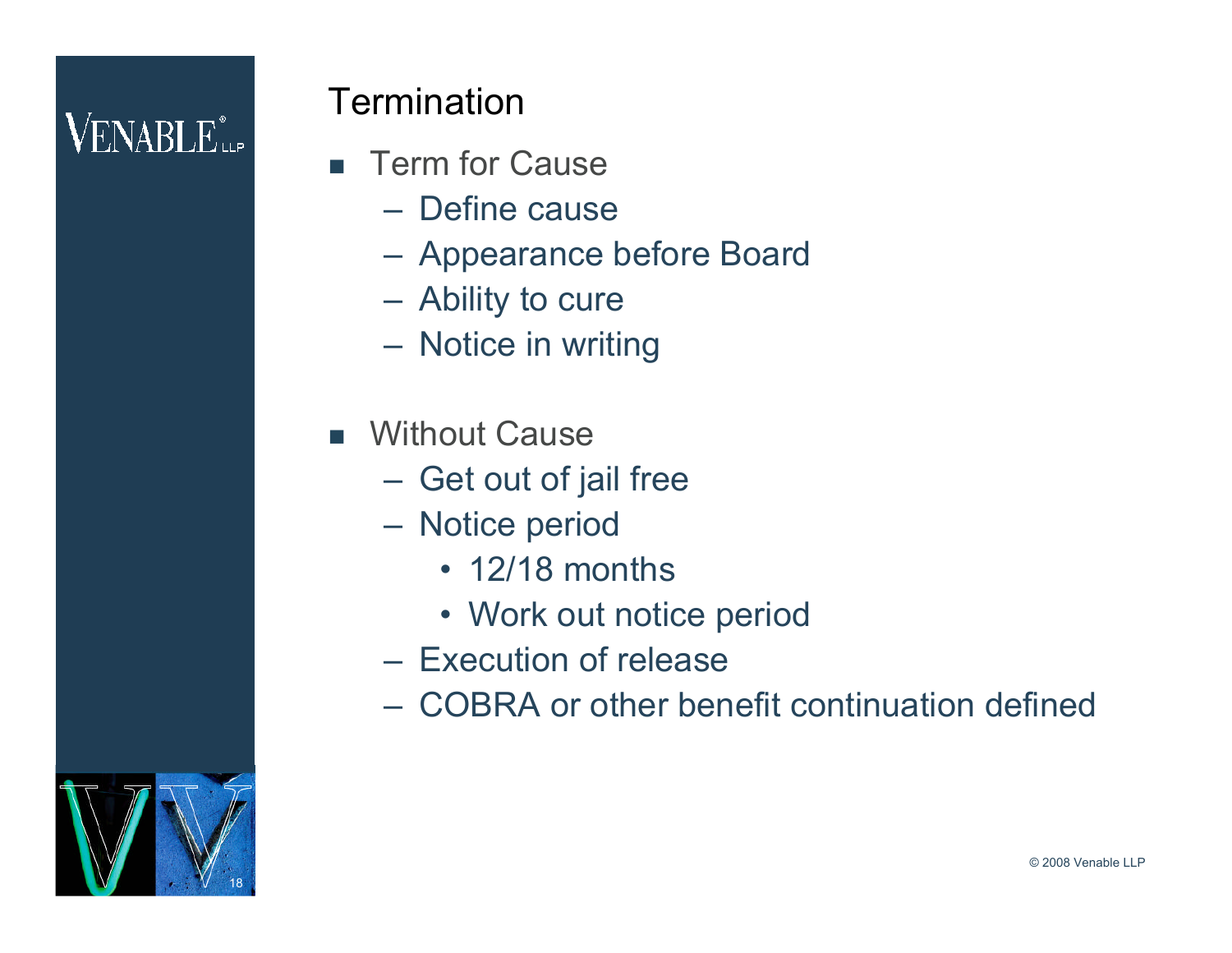### $\rm VENABI$   $\rm E_{\rm up}^*$

#### **Termination**

- **F** Term for Cause
	- Define cause
	- Appearance before Board
	- Ability to cure
	- Notice in writing
- **Nithout Cause** 
	- Get out of jail free
	- Notice period
		- 12/18 months
		- Work out notice period
	- Execution of release
	- COBRA or other benefit continuation defined

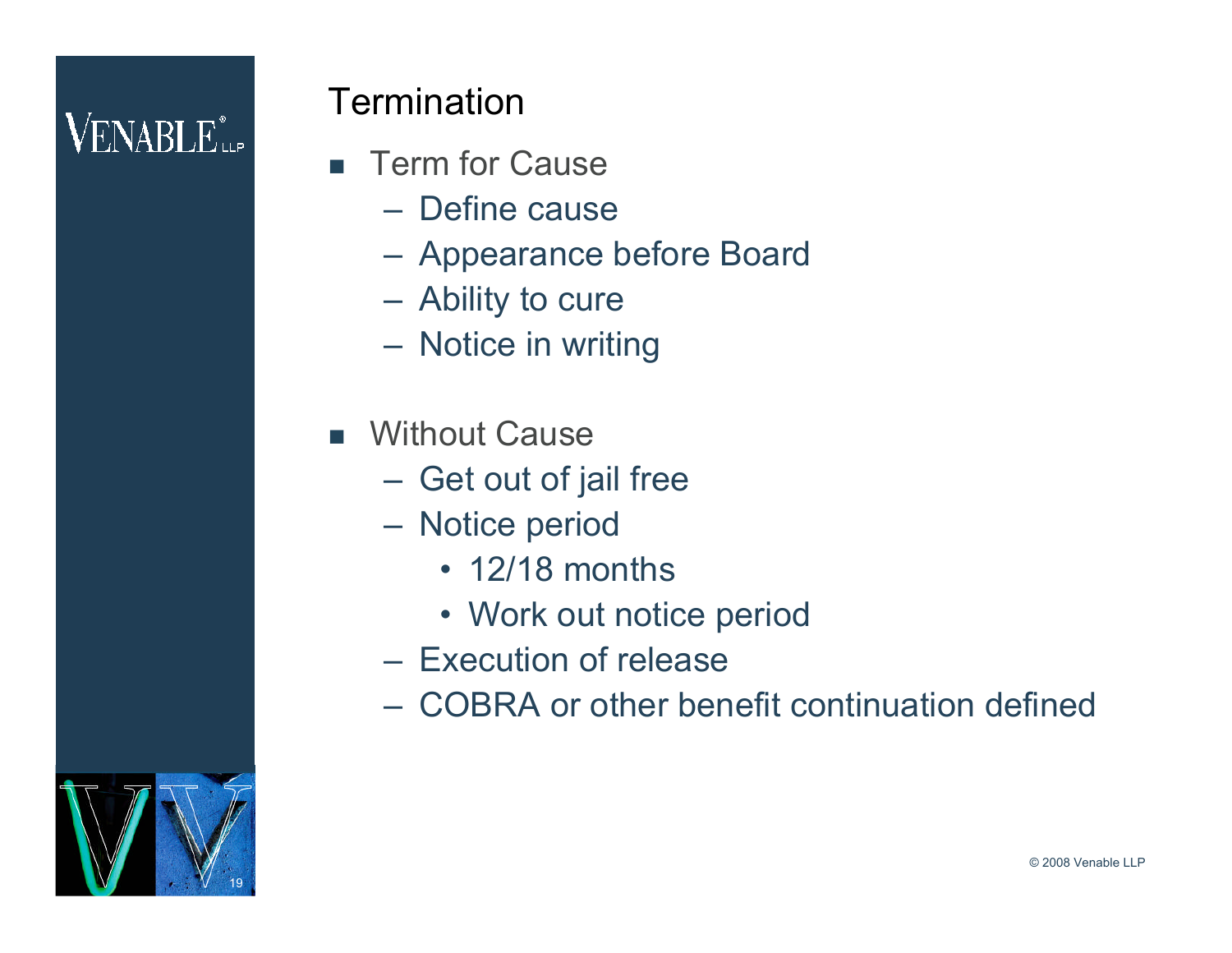### **VENABLE** *i*.

#### **Extras**

- Car
- **Blackberry, laptop and cell phone**
- Child Care
- **Country Club**
- **Relocation Assistance** 
	- Moving, house sale, purchase expenses
- **Attorney Fees**
- **Financial Advisor**
- **Executive Coach**

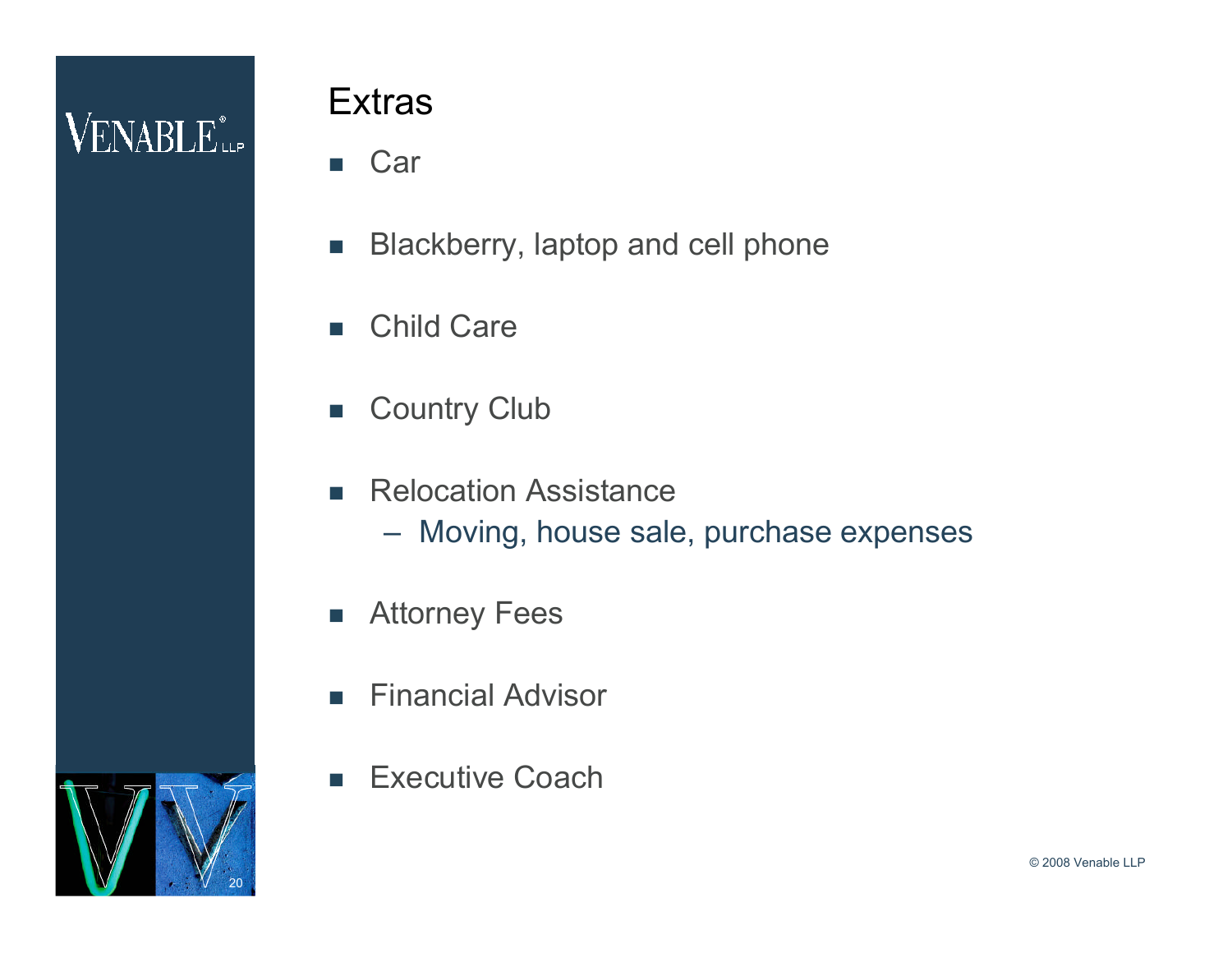### **VENABLE** *i*.

#### **Other**

- **E** Accounts
	- Heads discretionary Account
	- Professional Development
	- Entertainment and travel
- **E** Copyright
- **Use of Pictures, Videos and images**
- Non compete/Non solicitation
- **Sabbatical**
- 409 (a) language



© 2008 Venable LLP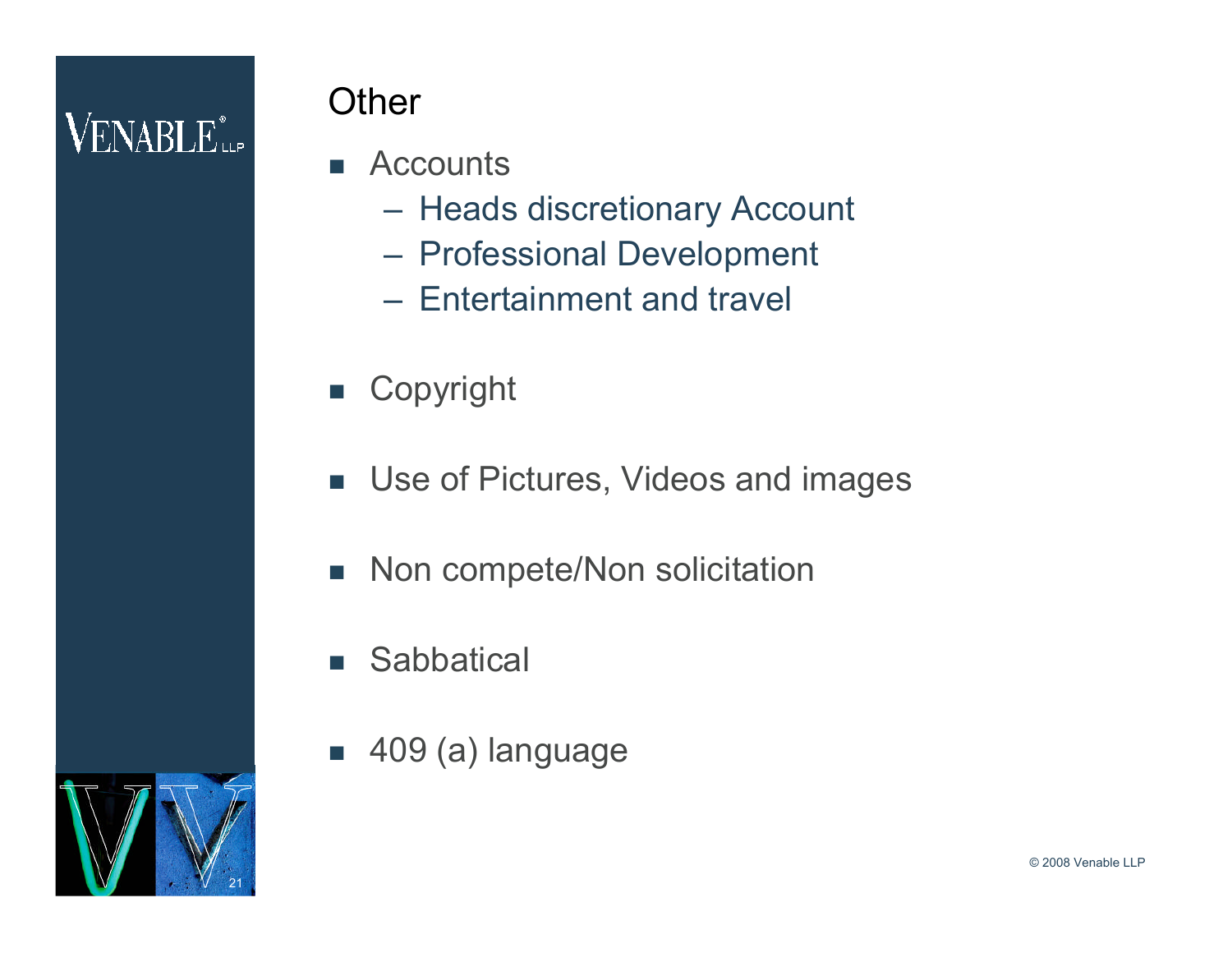### VENABLE<sup>®</sup>

## Questions?

© 2008 Venable LLP